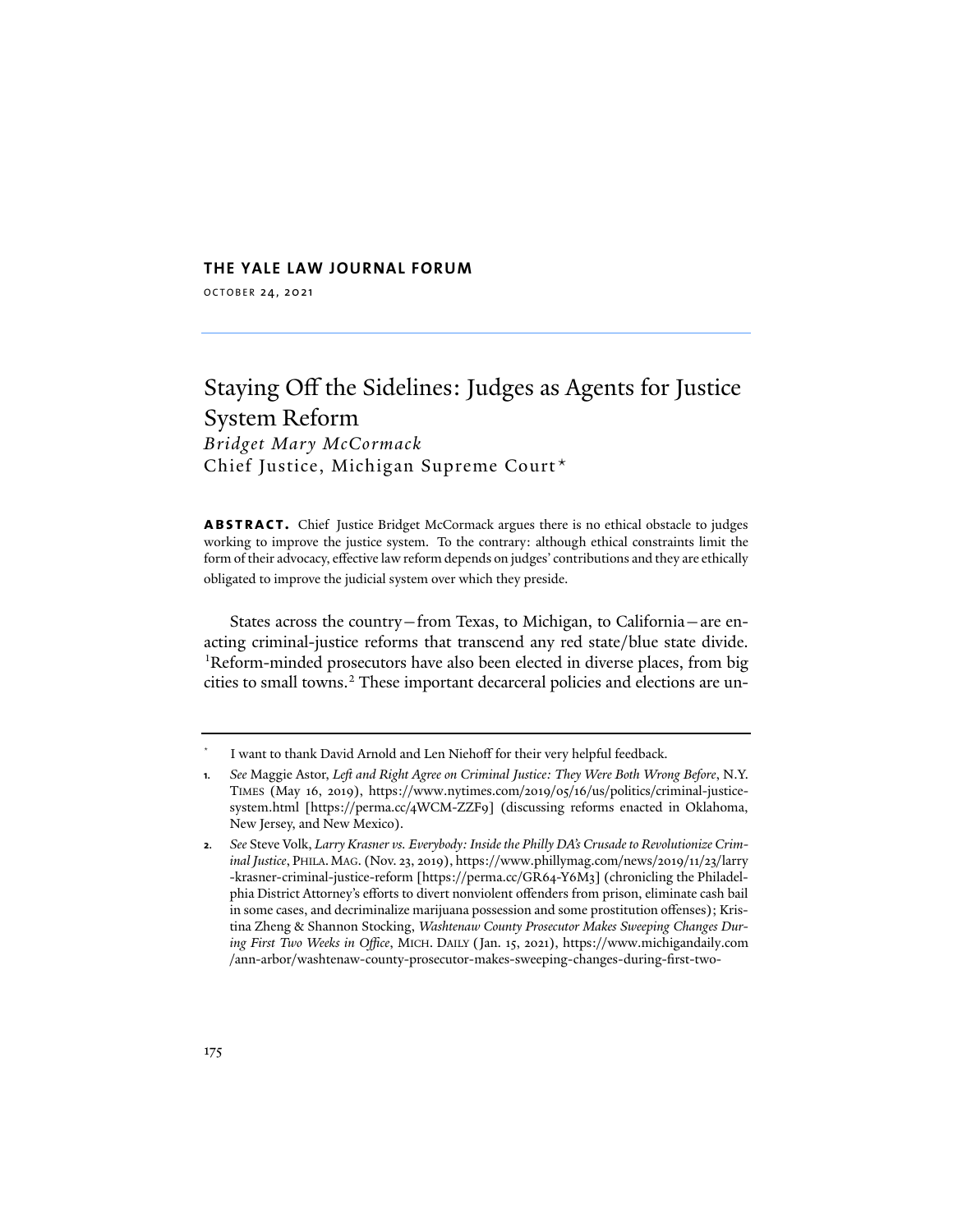winding decades of tough-on-crime practices. The public has demanded criminal-justice reform, and diverse interest groups have successfully aligned to advocate for it.<sup>3</sup>

Judges have been part of this story too.<sup>[4](#page-1-1)</sup> In many instances, their decisions have supported reform efforts. For example, they have made system-disrupting determinations about the cash-bail system.<sup>[5](#page-1-2)</sup> They have adopted practices aimed at preventing citizens from being jailed for nonpayment of fines.<sup>6</sup> And they have even played an important role in criminal-justice reform work outside of their courtrooms, chairing reform taskforces,<sup>[7](#page-1-4)</sup> authoring amicus briefs,<sup>[8](#page-1-5)</sup> and advocat-ing in legislatures.<sup>[9](#page-1-6)</sup> This should come as no surprise: judges have significant and unique experience with the flaws in the legal systems over which they preside, and reform is difficult to achieve without the support of the bench. This is not

- <span id="page-1-2"></span>**5***. See In re* Humphrey, 482 P.3d 1008, 1012 (Cal. 2021) ("The common practice of conditioning freedom solely on whether an arrestee can afford bail is unconstitutional."); Valdez-Jimenez v. Eighth Jud. Dist. Ct., 460 P.3d 976, 987 (Nev. 2020) (holding unconstitutional a statute requiring a showing of "good cause" before a person may be released without bail); ODonnell v. Harris Cnty., 251 F. Supp. 3d. 1052, 1084 (S.D. Tex. 2017) (discussing "a clear and growing movement against using secured money bail to achieve a misdemeanor arrestee's continued detention").
- <span id="page-1-3"></span>**6***. See* Jonah Beleckis, '*A Debtor's Prison:' Judges Want to End Jailing People for Unpaid Fines*, JA-NESVILLE GAZETTE (Oct. 27, 2019), https://www.gazettextra.com/news/crime/a-debtor-sprison-judges-want-to-end-jailing-people-for-unpaid-fines/article\_babde46b-867e-5a80 b7d2-65f9a4efcd22.html [https://perma.cc/9EK7-RZ89].
- <span id="page-1-4"></span>**7**. See *infra* text accompanying notes [11](#page-2-0)[-13](#page-2-1) and Part III of this Essay.
- <span id="page-1-5"></span>**8**. Brief of Conference of Chief Justices as Amicus Curiae in Support of Neither Party, ODonnell v. Harris Cnty., 892 F.3d 147 (5th Cir. 2018) (No. 17-20333).
- <span id="page-1-6"></span>**9***. See* Tracie A. Todd, *Mass Incarceration: The Obstruction of Judges*, 82 L.&CONTEMP. PROBS.191, 202-03 (2019) (detailing the Massachusetts judiciary's involvement in criminal-justice reform legislation).

<span id="page-1-7"></span>weeks-office [https://perma.cc/HM5K-HHMX] (documenting the new prosecutor's decisions to rescind zero-tolerance policies, reform the cash-bail system, and prioritize treatment and rehabilitation).

<span id="page-1-0"></span>**<sup>3</sup>**. Carlie Porterfield, *A Whopping 95% of Americans Polled Support Criminal Justice Reform*, FORBES (June 23, 2020), https://www.forbes.com/sites/carlieporterfield/2020/06/23/a-whopping-95 -of-americans-polled-support-criminal-justice-reform [https://perma.cc/CJ53-MR94]; John Arnold & Laura Arnold, *Fixing Justice in America*, POLITICO (Mar. 13, 2015), https://www .politico.com/magazine/story/2015/03/criminal-justice-reform-coalition-for-public-safety-116057 [https://perma.cc/9MV9-VM7R] (describing an "emerging bipartisan consensus" for criminal-justice reform).

<span id="page-1-1"></span>**<sup>4</sup>**. State courts and state judges adjudicate the vast majority of criminal (and civil) cases, and it is therefore state judges who have the most to contribute to reform efforts. Federal judges have decided important questions around poverty and criminal justice, to be sure, but state judges have vastly greater experience with criminal-justice policy. This piece therefore focuses primarily on the latter. Even so, my view is that both state and federal judges have an obligation to improve the laws they enforce.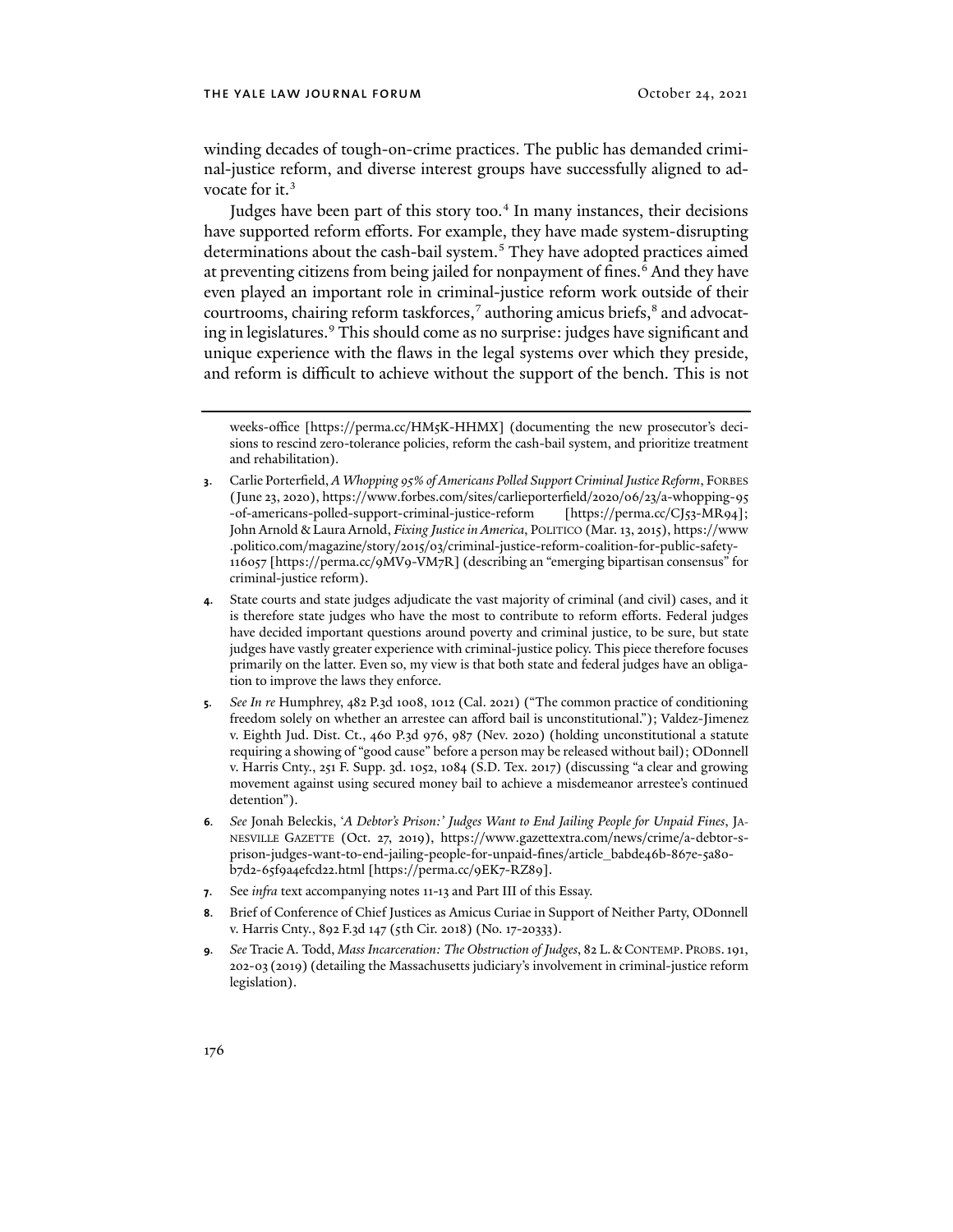to say that judges have uniformly supported reform efforts. Indeed, some judges have blocked reform-minded prosecutors' decisions in individual cases.<sup>[10](#page-2-2)</sup> But many judges watch closely for opportunities to improve our justice system and press for change when it is needed.

<span id="page-2-0"></span>I am one of them. For two years, I co-chaired Michigan Governor Gretchen Whitmer's Jail and Pretrial Taskforce, which collected data, research, best practices, and public comments to make recommendations to reduce Michigan's county jail populations.[11](#page-2-3) The legislature acted on many of these proposals, and the Governor signed nineteen bills in January 2021 that will decriminalize many low-level offenses and divert people from the criminal-justice system.<sup>[12](#page-2-4)</sup> I am hardly alone. I have lots of company in states across the country.<sup>[13](#page-2-5)</sup>

<span id="page-2-1"></span>These developments present an important question: what is a judge's ethical obligation to address inequities in the system over which she presides? From one

<span id="page-2-2"></span>**<sup>10</sup>***. See, e.g.*, Ben Austen, *In Philadelphia, a Progressive D.A. Tests the Power—and Learns the Limits of His Office*, N.Y. TIMES MAG. (Oct. 30, 2018), https://www.nytimes.com/2018/10/30/magazine/larry-krasner-philadelphia-district-attorney-progressive.html [https://perma.cc/42AD -FU9A] (recounting judicial pushback against policies deemed "too lenient"); Jaclyn Diaz, *Judge Blocks LA District Attorney's Reforms*, NPR (Feb. 9, 2021), https://www.npr.org/2021/02 /09/965673109/judge-blocks-l-a-district-attorneys-reforms [\[https://perma.cc/3LUP-4PFK\]](https://perma.cc/3LUP-4PFK) (reporting on a judge's "ruling [that the District Attorney's] policy to end sentencing enhancements in criminal cases is unlawful").

<span id="page-2-3"></span>**<sup>11</sup>***. See Report and Recommendations*, MICH.JOINT TASK FORCE ON JAIL &PRETRIAL INCARCERATION (Jan. 10, 2020), https://www.courts.michigan.gov/48e562/siteassets/committees,-boardsspecial-initiatves/jails/jails-task-force-final-report-and-recommendations.pdf [https:// perma.cc/33R5-NZ45]. I also co-chair the Michigan Jail Reform Advisory Council and the Task Force on Forensic Science. *See* Exec. Order No. 2021-4 (Apr. 2, 2021), https://www.michigan.gov/whitmer/0,9309,7-387-90499\_90705-556135--,00.html [https://perma.cc/RL4S-KSLN]; Exec. Order No. 2021-5 (Apr. 21, 2021), https://www.michigan.gov/whitmer/0,9309 ,7-387-90499\_90705-557491--,00.html [https://perma.cc/6URK-XENQ].

<span id="page-2-5"></span><span id="page-2-4"></span>**<sup>12</sup>**. 2020 Mich. Pub. Acts 375-87, 393-98.

**<sup>13</sup>**. There are many other recent examples in states across the country. *See, e.g.*, *Gov. Cooper Signs Bill into Law that Would Allow People to Clear Non-Violent Crimes from Record*, WTVD-TV ABC NEWS (June 25, 2020), https://abc11.com/second-chance-act-roy-cooper-signed-into-lawopportunity/6268470 [https://perma.cc/B7GF-NAZV] (observing bipartisan passage of a North Carolina law that allows people with nonviolent criminal pasts to have parts of their records expunged); *Governor Murphy Signs Major Criminal Justice Reform Legislation*, OFF.N.J. GOVERNOR (Dec. 18, 2019), https://www.nj.gov/governor/news/news/562019/approved /20191218a.shtml [https://perma.cc/G83D-NXYS] (summarizing two New Jersey bills that, among other things, create a petition process for "clean slate" expungement for certain individuals); *Tennessee Legislature Passes Two Bills to Reform Criminal Justice System*, WBIR NBC NEWS (Apr. 28, 2021), https://www.wbir.com/article/news/politics/tennessee-legislaturepasses-two-bills-to-reform-criminal-justice-system/51-0d0ae356-aad1-4859-9e68-

<sup>10</sup>fe5248ad04 [https://perma.cc/LN6A-EBHN] (outlining Tennessee laws creating a way for local governments and private organizations to develop community-based alternatives to incarceration).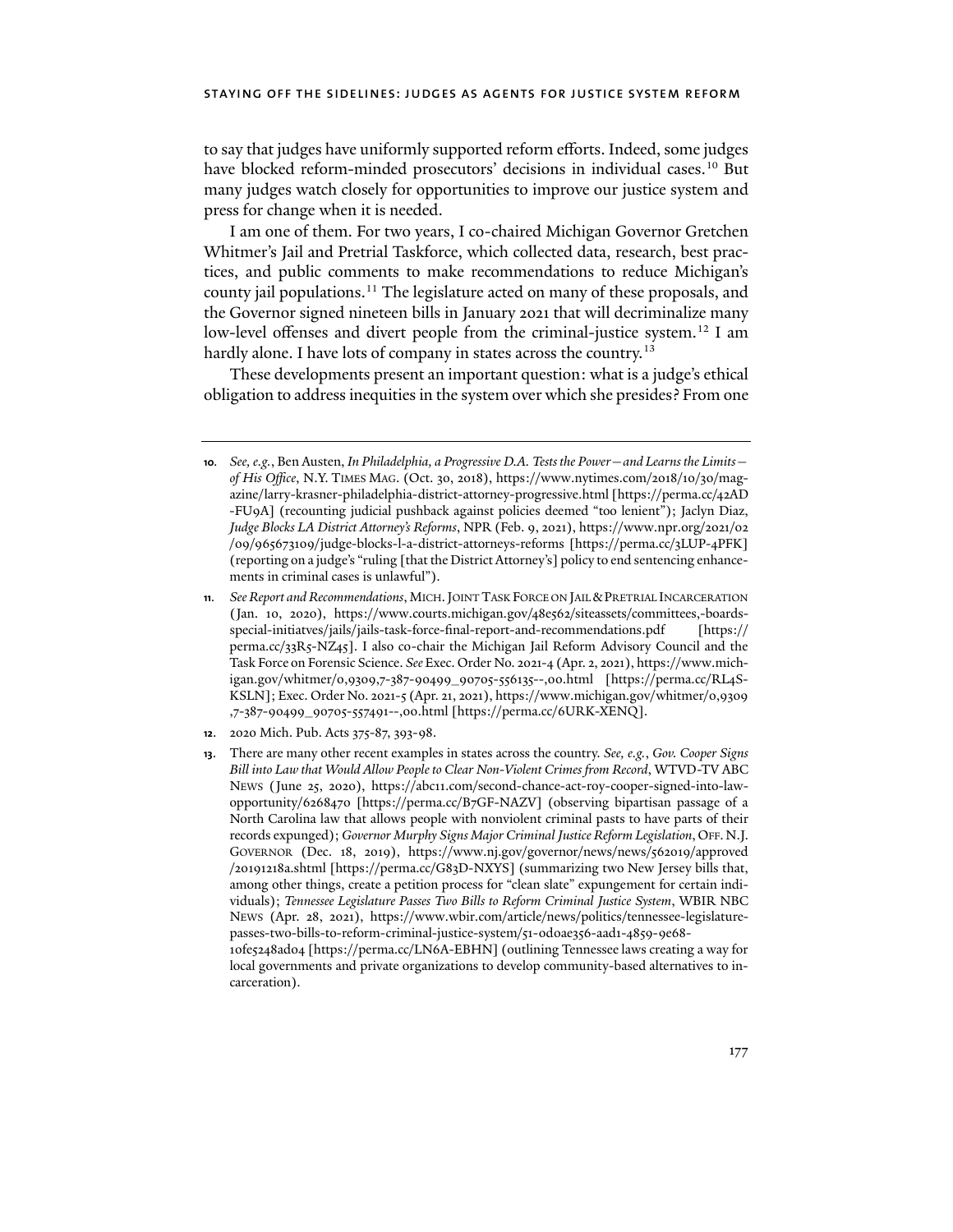view, the answer is little or nothing. This view holds that the judge has a limited role in the justice system. Her job is to interpret and apply the law, not to create it, change it, or work toward its improvement. To the contrary, the argument goes, a judge who engages in such activities is overreaching and involved in ethically questionable behavior.

In this Essay, I maintain that this line of thinking is wrong on every count. In Part I, I argue that judges are uniquely valuable contributors to reform efforts precisely because they are exposed to the day-to-day workings of the justice system and the flaws within it. In Part II, I contend that there is no formal ethical obstacle to judges working toward the improvement of the law and the justice system. Although there are some ethical constraints on *how* judges may do so, a wide range of plainly permissible activities remain. And in Part III, I make the case that judges are not only *permitted* to engage in reform efforts, but also have an ethical *obligation* to do so. That is, a judge cannot ignore inequities once she becomes aware of them. To borrow Brendan Sullivan's phrase, in the dynamics of reforming and improving the justice system, a judge should not be a potted plant.<sup>[14](#page-3-0)</sup>

#### **i. judges are critical witnesses**

The recent momentum behind criminal-legal-system reforms notwithstanding, improving complex systems is difficult. This is especially true where many stakeholders contribute to a particular system and no one individual bears responsibility for its problems. Further, system-level reform is almost never successful without participation from all stakeholders.[15](#page-3-1) This is in part because stakeholders left out of a reform process can be obstacles to its success. But more fundamentally, different stakeholders have unique information and perspectives about the system and its shortcomings. Only by bringing together these vantage points is it possible to imagine solutions.

Judges have high-quality and unique information about the system they oversee. In my state, Michigan, the district courts alone hear close to three mil-lion cases each year.<sup>[16](#page-3-2)</sup> Probate and circuit courts hear hundreds of thousands

<span id="page-3-0"></span>**<sup>14</sup>***. See Iran Contra Investigation Day 25*, C-SPAN (July 10, 1987), https://www.c-span.org/video /?c4762875/user-clip-potted-plant-brendan-sullivan [https://perma.cc/CG7N-GJC4].

<span id="page-3-1"></span>**<sup>15</sup>**. Dan Heath addresses this (and many other) aspects of complex system reform in DAN HEATH, UPSTREAM: THE QUEST TO SOLVE PROBLEMS BEFORE THEY HAPPEN (2020).

<span id="page-3-2"></span>**<sup>16</sup>***. See 2019 Court Caseload Report*, MICH. CTS. (2019), https://courts.michigan.gov/education /stats/Caseload/reports/statewide.pdf [https://perma.cc/J4P4-H6UQ].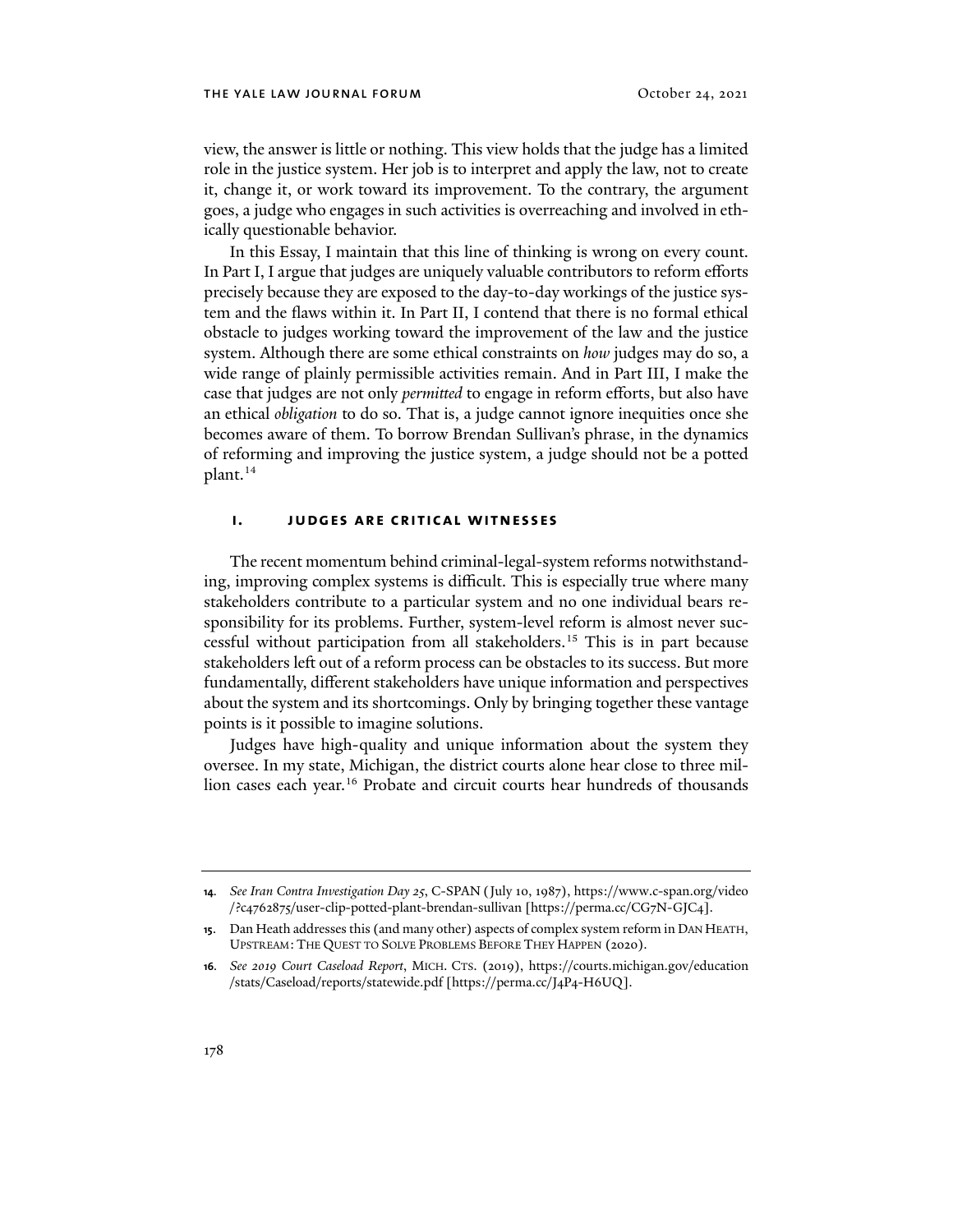more.[17](#page-4-0) The sheer volume of cases heard gives many judges unparalleled exposure to a broad cross section of their jurisdiction's citizenry and the wide range of legal problems it faces, as well as the obstacles to resolving those issues.

Additionally, much of judges' experience with individuals in the justice system is not mediated through attorneys. While reliable statistics on the number of self-represented litigants is difficult to compile, a 2015 report focusing on divorce cases in Michigan state court found that forty-eight percent of cases were filed by pro se plaintiffs and sixty-eight percent of cases had one or more pro se litigants.<sup>[18](#page-4-1)</sup> And the numbers of self-represented litigants are rising – not just in Michigan, but in courts across the country.<sup>[19](#page-4-2)</sup> According to the Self-Represented Litigation Network, in matters such as family law, housing, and consumer litigation, sixty to one-hundred percent of state court cases today involve at least one pro se party.[20](#page-4-3) As these statistics make clear, many judges directly interact with members of the public trying to navigate the legal system on a daily basis.<sup>[21](#page-4-4)</sup>

This experience provides judges with an informed perspective on what policies are working well and what policies are working *less* well. As direct witnesses to the daily experiences of people navigating legal problems, judges have critical information about what reforms are needed, as well as ideas on how such re-forms can be implemented.<sup>[22](#page-4-5)</sup> Indeed, some failed criminal-justice reform efforts arguably failed because they lacked sufficient input from judges; when legislatures and executives act without the perspective of the judiciary, judges often find themselves administering laws with unintended consequences.<sup>[23](#page-4-6)</sup>

- <span id="page-4-2"></span>**19**. Anica Madeo, *Self-Help Center Evaluation*, MICH. LEGAL HELP PROGRAM (Aug. 2018), https:// mplp.org/sites/default/files/2020-02/MLHP%2520Self-Help%2520Center%2520Evaluation %2520-%2520Final%2520Report%2520-%2520August%25202018.pdf [https://perma.cc /JPG4-M3B5].
- <span id="page-4-3"></span>**20***. About SLRN - 2020* Report, SELF-REPRESENTED LITIG. NETWORK (Aug. 22, 2021), https:// www.srln.org/node/21/about-srln [https://perma.cc/YS5J-23MM].
- <span id="page-4-4"></span>**21**. This is not to say that appellate judges, who have far less direct interaction with members of the public, do not have anything to offer in policy discussions. I believe they do. After all, they review the decisions of trial judges and see the legal system's flaws in that role too. Indeed, because they review cases from a number of different jurisdictions, appellate judges have an opportunity to see those flaws on a broader scale.
- <span id="page-4-5"></span>**22**. Todd, *supra* not[e 9,](#page-1-7) at 205 (arguing that "any genuine effort to effectively reform the criminal justice system and reduce prison populations must include substantive involvement of state judges").
- <span id="page-4-6"></span>**23***. Id.* at 191 (asserting that there is "widespread agreement that too many people are being incarcerated for too long" and how "very little attention has been paid in public discourse to what judges think about their role in sentencing, and how it relates to mass incarceration").

<span id="page-4-0"></span>**<sup>17</sup>***. Id*.

<span id="page-4-1"></span>**<sup>18</sup>**. Kerry Sheldon, *Evaluation: Michigan Legal Help Evaluation Report*, SELF-REPRESENTED LITIG. NETWORK (Jan. 2015), https://www.srln.org/system/files/attachments/michigan-legal-helpevaluation-report-1-15.pdf [https://perma.cc/JPG4-M3B5].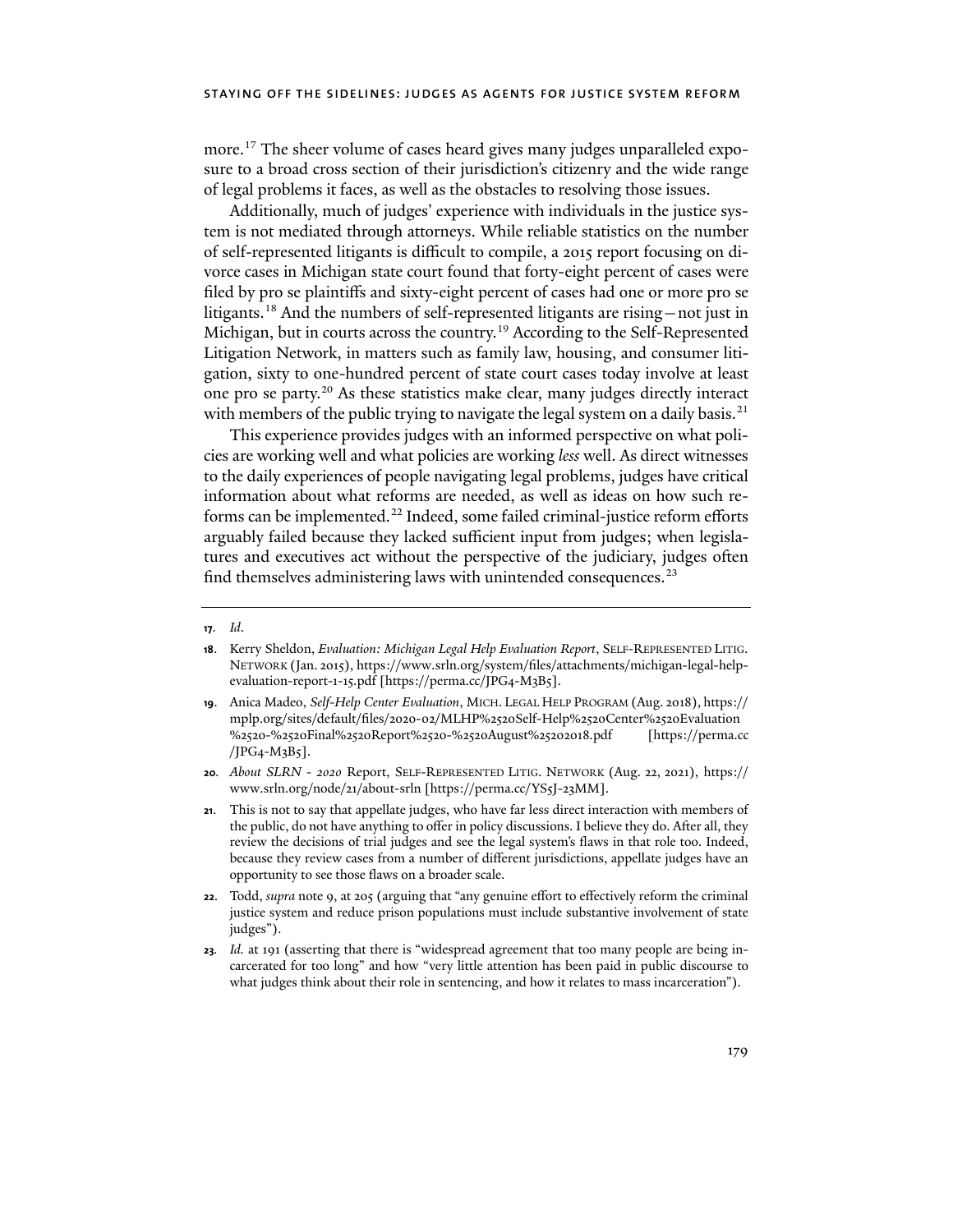## <span id="page-5-0"></span>**II. there are ethical pathways to advocacy**

Despite the value that they can add to conversations about reform, some judges hesitate to get involved. Different reasons motivate their reluctance. Some judges view reform work as outside of the traditional judicial role.<sup>[24](#page-5-2)</sup> Others be-lieve that the judicial role is inconsistent with being in the public eye.<sup>[25](#page-5-3)</sup> But perhaps the most common explanation for judges' hesitation to engage in any activity perceived as advocacy is a concern about not appearing impartial, contrary to the rules governing judicial conduct.<sup>[26](#page-5-4)</sup>This concern is important, serious, and not easily dismissed. In my view, however, it should not keep judges from participating in systemic reform.

<span id="page-5-1"></span>Canon 1 of the Model Code of Judicial Conduct governs a judge's obligations with respect to impartiality and the appearance of impropriety: "A judge shall uphold and promote the independence, integrity, and impartiality of the judici-ary, and shall avoid impropriety and the appearance of impropriety."<sup>[27](#page-5-5)</sup> The appearance of impropriety is considered an objective standard because it is based on whether a reasonable observer would think that a particular activity or event impaired a judge's ability to carry out her duties with impartiality.<sup>[28](#page-5-6)</sup> But it is dif-ficult to apply.<sup>[29](#page-5-7)</sup> Critics of the standard have argued that there is no way to know what constitutes an "appearance of impropriety" and therefore no way to enforce this provision coherently.<sup>30</sup> Even a former Justice of the United States Supreme Court once deemed it "unbelievably ambiguous."[31](#page-5-9)

- <span id="page-5-4"></span>**26**. Roth, *supra* note [24,](#page-5-0) at 350-51 ("[T]he Canons omit how judges are to balance the call to participate in law reform efforts with the need to maintain their impartiality. This is a difficult line to walk.").
- <span id="page-5-5"></span>**27**. MODEL CODE OF JUD. CONDUCT Canon 1 (AM. BAR ASS'N 2020).
- <span id="page-5-6"></span>**28**. Caperton v. A.T. Massey Coal Co., 556 U.S. 868, 888 (2009) (referring to the appearance of impropriety as an objective standard).
- <span id="page-5-7"></span>**29**. Other canons, by contrast, establish clear bright-line rules for judges that are easy to apply. *See, e.g.*, MODEL CODE OF JUD. CONDUCT, *supra* not[e 27,](#page-5-1) r. 3.3 ("A judge shall not testify as a character witness in a judicial, administrative, or other adjudicatory proceeding or otherwise vouch for the character of a person in a legal proceeding, except when duly summoned.").
- <span id="page-5-8"></span>**30.** CHARLES GARDNER GEYH, JAMES J. ALFINI & JAMES J. SAMPLE, JUDICIAL CONDUCT AND ETHICS § 1.04 (2020).
- <span id="page-5-9"></span>**31***. Id*. (quoting former Justice Goldberg, who served on the Court from 1962 to 1965).

<span id="page-5-10"></span><span id="page-5-2"></span>**<sup>24</sup>***. Id.* at 202 (describing a "clear aversion among Massachusetts judges to individually engage legislators, telegraphing a rank and file mindset in this regard"). *See generally* Jessica A. Roth, *The "New" District Court Activism in Criminal Justice Reform*, 74 N.Y.U. ANN. SURV. AM. L. 277 (2019) (discussing judges' views of the traditional judicial role).

<span id="page-5-3"></span>**<sup>25</sup>**. Stephen Louis A. Dillard & Bridget Mary McCormack, *The Robed Tweeter: Two Judges' Views on Public Engagement*, 20 J. APP. PRAC. & PROCESS 179, 180-81 (2020).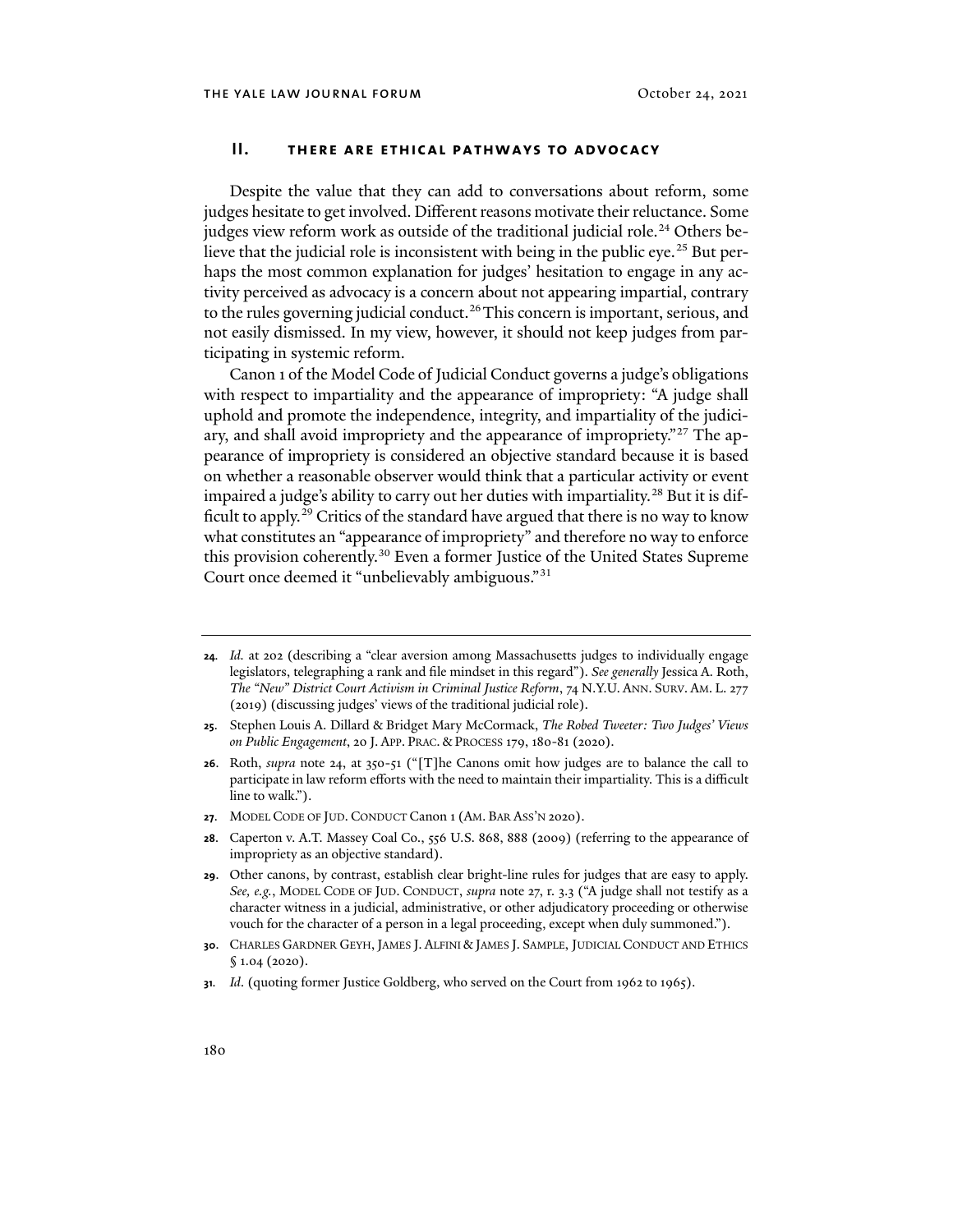Some judges have been disciplined for violating the appearance of impropri-ety based on their advocacy efforts.<sup>[32](#page-6-0)</sup> Concern about violating Canon 1 of the Code of Judicial Conduct therefore has an understandable chilling effect on judges' decisions to participate in any activity that might be perceived as advocacy. The result has been that "[j]udicial discipline which relies solely on appearances may effectively isolate judges from society."[33](#page-6-1)

Of course, it is not only the formal rule that constrains judges, but also the implicit normative sentiment behind it. Public confidence is the only currency that courts and judges have, and impartiality is central to public confidence.<sup>[34](#page-6-2)</sup> A judge may feel that anything that might cause someone to question their ability to rule impartially comes with a heavy adverse presumption.

These constraints are significant, which is why many judges are tempted to stay on the sidelines. But this reflexive response, while understandable, can lead to missed opportunities. Careful adherence to formal and informal constraints still leaves ample room for nuanced approaches.

First, it is simply not the case that judges are *entirely* barred from participating in law-reform efforts. To the contrary, judges are commonly involved in improving the law and justice system processes that take place within their courtrooms. Court rule changes and administrative orders are both judicial-system reforms, but no one maintains that judges are acting improperly when they revise and improve court rules or issue administrative orders. Likewise, judges do not act improperly when their opinions steer the common law in an improved direction. Those are core judicial functions that judges regularly and unremarkably use to improve the law and legal processes. The question we need to answer

<span id="page-6-0"></span>**<sup>32</sup>***. Id*. (citing Comm'n Jud. Performance v. Dearman, 66 So. 3d 112 (Miss. 2011) (censuring a judge for, among other things, creating an appearance of impropriety by writing columns in the local newspaper expressing disagreement with the sheriff's handling of the county's drug problem, advocating her policy of setting low bonds in drug cases, and inviting readers to share their thoughts and ideas)). The advocacy went too far because the judge in that case was publicly advocating on an issue that came before her on a regular basis and implied that public sentiment could influence her decisions. *See also In re* Chaisson, 549 So. 2d. 259, 259 (La. 1989) (censuring a judge for creating the appearance of impropriety "by making inquiries [about settlement negotiations] on behalf of a litigant in an action before another judge"). *But see* Jud. Inquiry & Rev. Comm'n v. Bumgardner, 801 S.E.2d. 406, 406 (Va. 2017) (holding that judges did not create an appearance of impropriety by being members of a referendum committee seeking to influence the outcome of the vote on a public referendum, including publicly endorsing one side of the issue in an interview in a local newspaper, but reaching that conclusion on procedural grounds because the Commission had failed to set forth any argument regarding how the facts of the case supported a violation of Canons 1 and 2).

<span id="page-6-1"></span>**<sup>33</sup>**. James D. Noseda, Comment, *Limiting Off-Bench Expression: Striking a Balance Between Accountability and Independence*, 36 DEPAUL L. REV. 519, 543 (1987).

<span id="page-6-2"></span>**<sup>34</sup>**. *See In re* Simpson, 902 N.W.2d 383, 398 (2017) ("Our judicial system depends on public confidence in the integrity and impartiality of the judiciary.").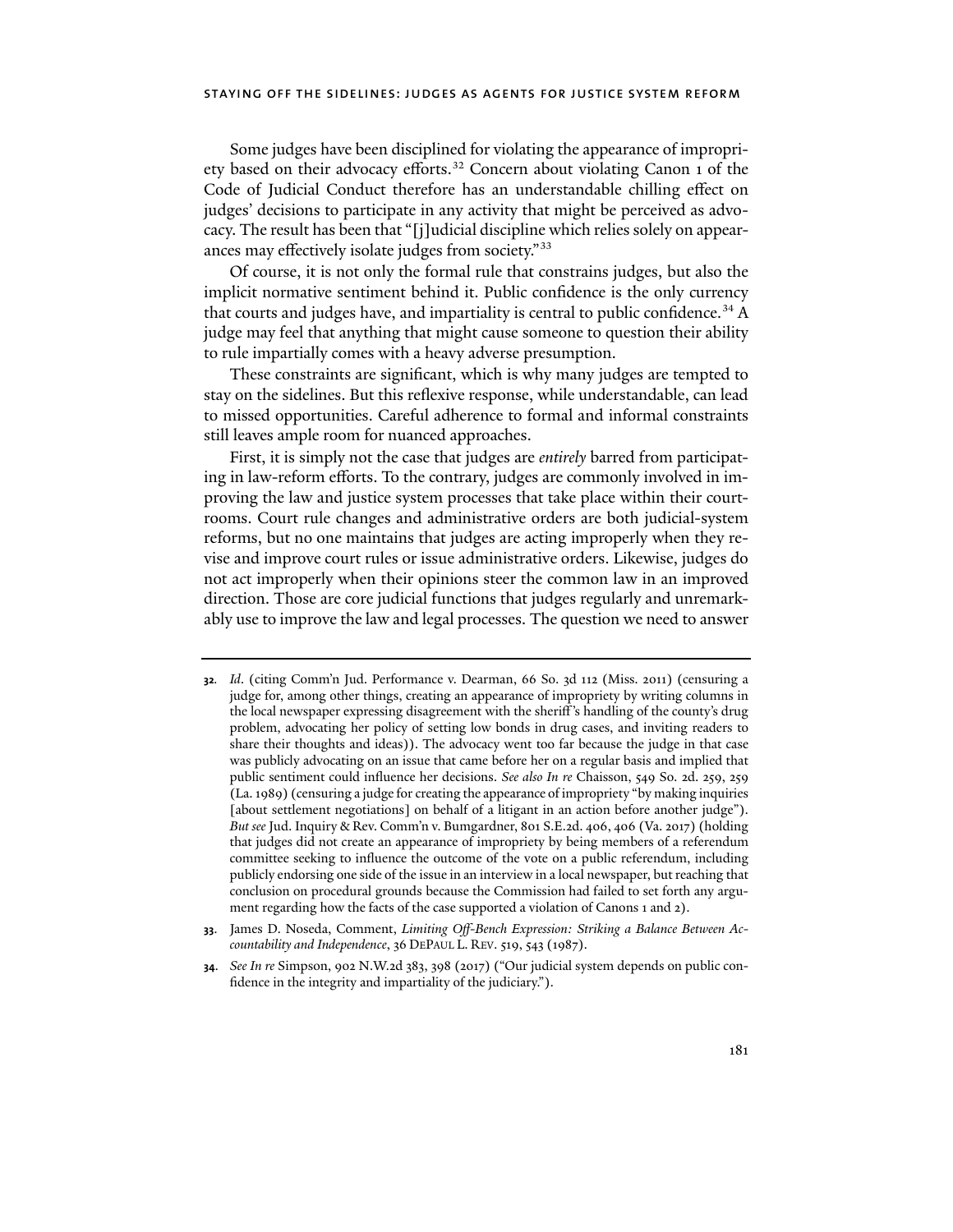is not *whether* judges can ethically participate in law-reform efforts, but *how* and *under what circumstances* they can do so.

Second, some of the unease with participating in reform efforts may arise from concerns about judicial competence rather than partiality. After all, judges are trained to make decisions in cases and preside over proceedings in their courtrooms. They are not trained to administer or participate in policymaking processes. Legal-reform efforts may be outside their comfort zone because they are perceived to be beyond their competence zone.

Just as Rule 1.1 in the American Bar Association's Model Rules of Professional Conduct suggests that lawyers can become sufficiently competent to do new things, $35$  so too can judges. Consider, for example, problem-solving courts,  $36$ where parties participate in nontraditional efforts to work toward solutions rather than becoming mired in the adversary process. When those courts were newly created, the judges assigned to them were squeamish. As one judge put it, "[W]e are judges, not social workers or psychiatrists."[37](#page-7-2) With the passage of time, however, judges sitting on problem-solving courts have become more comfortable in their roles, and general unease over potential ethical issues has receded. Indeed, today a contrary perspective prevails: that problem-solving courts are "not a departure from the judicial norm, but rather part of a rich tra-dition of an engaged judiciary."<sup>[38](#page-7-3)</sup> This perspective shift is in large part attributable to the fact that we now have decades of data showing how effective problemsolving courts can be at both addressing the issues that land people in court and

<span id="page-7-4"></span><span id="page-7-0"></span>**<sup>35</sup>**. "A lawyer shall provide competent representation to a client. Competent representation requires the legal knowledge, skill, thoroughness and preparation reasonably necessary for the representation." MODEL RULES OF PRO. CONDUCT r. 1.1 (AM. BAR ASS'N 2020).

<span id="page-7-1"></span>**<sup>36</sup>**. "Problem-solving courts are specialized dockets within the criminal justice system that seek to address the underlying problem(s) contributing to certain criminal offenses." *Problem-Solving Courts Guide*, NAT'L CTR. FOR STATE CTS., https://www.ncsc.org/topics/alternative-dockets/problem-solving-courts/home [https://perma.cc/8LTA-E37E].

<span id="page-7-2"></span>**<sup>37</sup>**. Morris B. Hoffman, *The Drug Court Scandal*, 78 N.C. L. REV.1437,1477 (2000).

<span id="page-7-3"></span>**<sup>38</sup>**. Greg Berman & John Feinblatt, *Judges & Problem-Solving Courts*, CTR. FOR CT. INNOVATION 13 (2002), https://www.courtinnovation.org/sites/default/files/JudgesProblemSolvingCourts1 .pdf [https://perma.cc/293R-CW33]. The authors quote a New York judge as saying "the process of judging, where judges use their authority to form an informed response to social problems, is simply not new, it is not unusual." *Id.*; *accord* Paul A. Haskins, *Problem-Solving Courts: Fighting Crime by Treating the Offender*, NAT'L INST.JUST. (Sept. 26, 2019), https://nij .ojp.gov/topics/articles/problem-solving-courts-fighting-crime-treating-offender [https:// perma.cc/HR28-WTDW] (describing problem-solving courts as "a fixture of the American criminal justice system").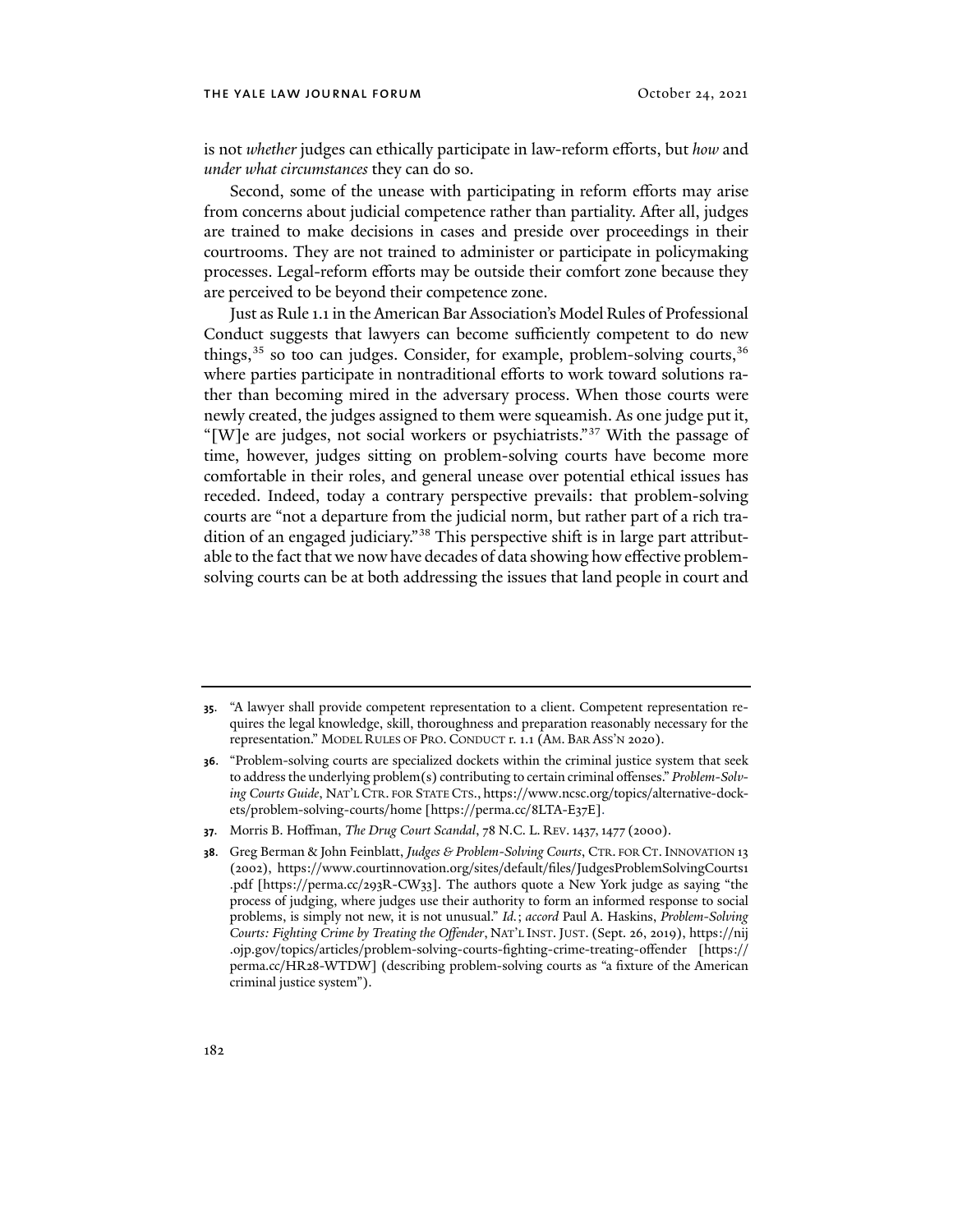reducing recidivism.<sup>[39](#page-8-0)</sup> But the shift is also due to judges having more confidence in their competence to assist the individuals before them.<sup>[40](#page-8-1)</sup>

Related to concerns regarding judicial competence to advocate for reform is the discomfort some judges feel engaging in any out-of-court activities. To be sure, there is something intuitively awkward about a judge participating in community events. After all, her role at those events will certainly be different than the one she inhabits in her courtroom. But declining to participate in community activities altogether is a mistake for several reasons. For one, judges are public servants, and the public has a right to know who serves in their courts. The public also deserves to have judges who understand what is happening in the community. Further, many of the legal tests and rules that judges apply on the bench require practical judgment, so the common experience they gain through im-mersion in nonjudicial activities makes them better judges.<sup>[41](#page-8-2)</sup>

Granted, judges should exercise great caution to avoid violating Canon 1. They must not engage in activities that could jeopardize the appearance or reality of impartiality in matters that are likely to come before them in court. For this reason, it is understandable why some judges may feel comfortable becoming involved in their communities but hesitate to take the additional step of advocating for legal reforms.

Still, the broad directive to avoid an appearance of impropriety should not become a straitjacket that constrains judges from advocating for legislative or other legal system reforms. On many occasions, no tension exists whatsoever between a judge fairly adjudicating cases in court and pressing for change out-side of it.<sup>[42](#page-8-3)</sup> In sum, judges have a lot of room to advocate for change.

To that end, the ethical rules establish helpful boundaries, with the federal Code of Judicial Conduct and state judicial codes providing concrete limitations on the mechanisms by which a judge may seek reforms. For example, judges

<span id="page-8-0"></span>**<sup>39</sup>***. See, e.g.*, *FY 2020 Problem-Solving Courts Annual Report: Solving Problems, Saving Lives*, MICH. SUP. CT. (2021), https://courts.michigan.gov/Administration/SCAO/Resources/Documents /Publications/Reports/PSCAnnualReport.pdf [https://perma.cc/93AQ-U7Z3] (discussing the success rates of Michigan's problem-solving courts).

<span id="page-8-1"></span>**<sup>40</sup>***. See* Berman & Feinblatt, *supra* note [38,](#page-7-4) at 22-23.

<span id="page-8-2"></span>**<sup>41</sup>***. See* MODEL CODE OF JUD. CONDUCT, *supra* note [27,](#page-5-1) r. 3.1 cmt. 2 ("Participation in both lawrelated and other extrajudicial activities helps integrate judges into their communities, and furthers public understanding of and respect for courts and the judicial system.").

<span id="page-8-3"></span>**<sup>42</sup>**. For one example, while Judge Boyd and Judge Edwards served on the Michigan Joint Taskforce on Jail and Pretrial Incarceration, they were regularly deciding questions that resulted in jail time for litigants in their courts, as that is what the law required. That did not stop them from advocating for different policies that would result in different outcomes. In fact, their experiences supported their advocacy. *See Report and Recommendations*, *supra* note [11.](#page-2-0)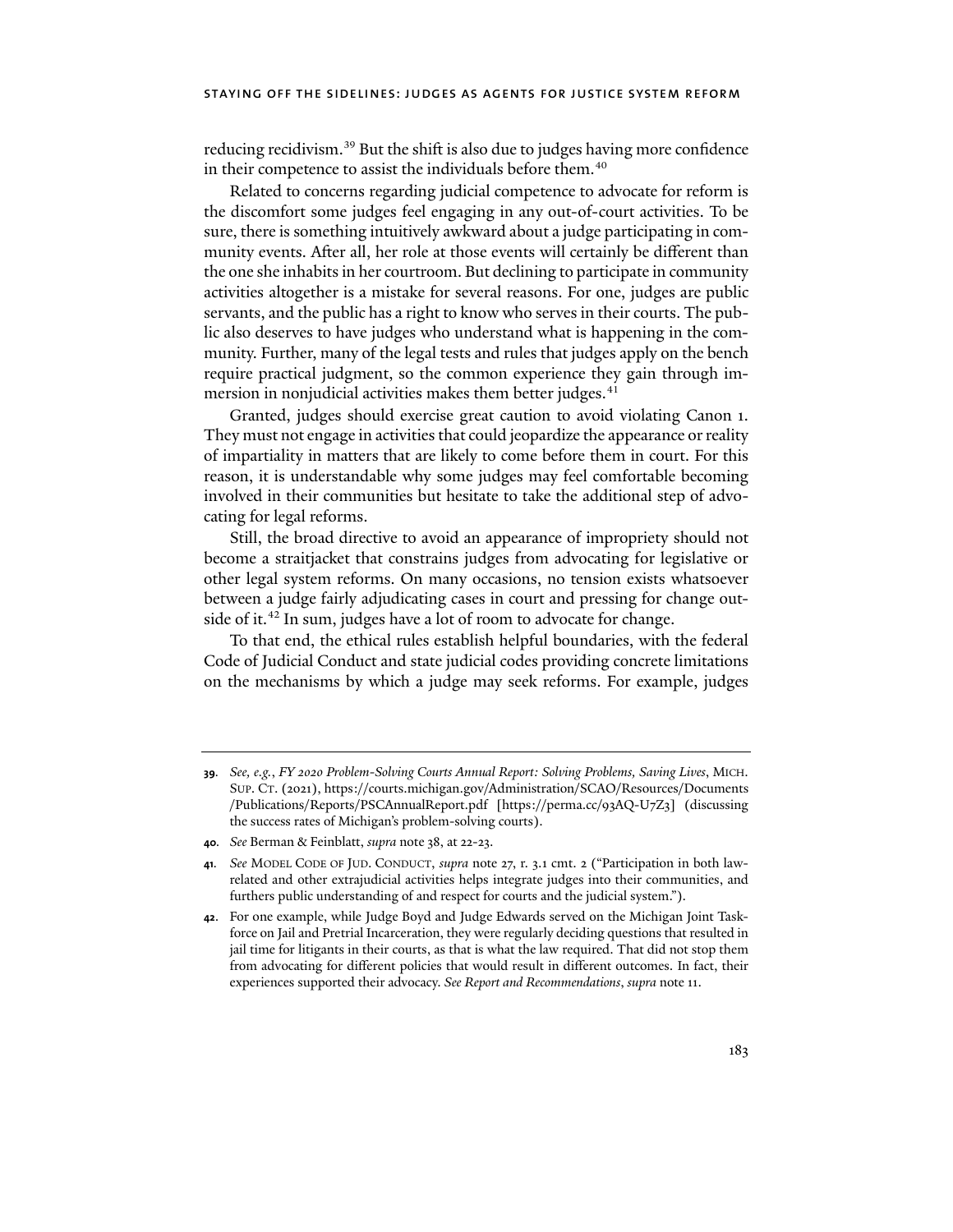cannot engage in political campaigns or endorse candidates for nonjudicial of-fices.<sup>[43](#page-9-0)</sup> And judges should not individually solicit funds for any organization, including organizations dedicated to the goal of improving the legal system, or use the prestige of their office for that purpose.<sup>[44](#page-9-1)</sup>

But those limitations leave open a vast *educative* function, where judges can inform legislators, the legal profession, and the public about their observations, insights, and recommendations. Indeed, for many years, judges have engaged in the time-honored traditions of teaching, writing, and speaking.[45](#page-9-2) And judicial canons explicitly permit a judge to serve as an officer, director, trustee, or nonlegal advisor of an organization or governmental agency concerned with the law, the legal system, or the administration of justice.<sup>[46](#page-9-3)</sup> Other canons also allow judges to appear at public hearings before executive or legislative bodies or offi-cials in connection with such matters.<sup>[47](#page-9-4)</sup> Because there are few governmental bodies whose work has no relationship to law, the legal system, or the administration of justice, these provisions provide a significant formal opening for judges to take an active role in advocating for improvements to the justice system.

This is not to say that there are no hard questions about when a judge's policy advocacy might cause concern. A judge contemplating taking a public stance on an issue must weigh whether that issue is likely to come before her in later litigation, and whether her advocacy would require her recusal.[48](#page-9-5) If associating with an organization would call the judge's impartiality into question, the judge should decline it.<sup>[49](#page-9-6)</sup>

Nevertheless, those limitations do not preclude judges from actively working for reforms—even in ways that go beyond the educative function previously discussed. My work on the Jail and Pretrial Taskforce is an example. Created in the spring of 2019, the Michigan Joint Task Force on Jail and Pretrial Incarceration was charged with examining how state laws, policies, and budgetary decisions affect who goes to jail and how long they stay, and with cra�ing policy recommendations for the legislature's consideration. The Taskforce brought together stakeholders from across the justice system, including judges, sheriffs, social workers, prosecutors, and legislators. It held six public meetings, several rounds

- <span id="page-9-5"></span>**48**. Geyh, Alfini & Sample, *supra* not[e 30,](#page-5-10) § 4.17.
- <span id="page-9-6"></span>**49***. See id*. §§ 8.03, 9.05.

<span id="page-9-0"></span>**<sup>43</sup>**. MODEL CODE OF JUD. CONDUCT, *supra* note [27,](#page-5-1) r. 4.1(A)(1), (3).

<span id="page-9-1"></span>**<sup>44</sup>**. MICH. CODE OF JUD. CONDUCT Canon 4(D) (2019).

<span id="page-9-2"></span>**<sup>45</sup>**. M. Margaret McKeown, *Politics and Judicial Ethics: A Historical* Perspective, 131 Yale L.J.F. 190 (2021).

<span id="page-9-3"></span>**<sup>46</sup>**. MODEL CODE OF JUD. CONDUCT, *supra* note [27,](#page-5-1) r. 3.7(A).

<span id="page-9-4"></span>**<sup>47</sup>***. Id.* r. 3.2.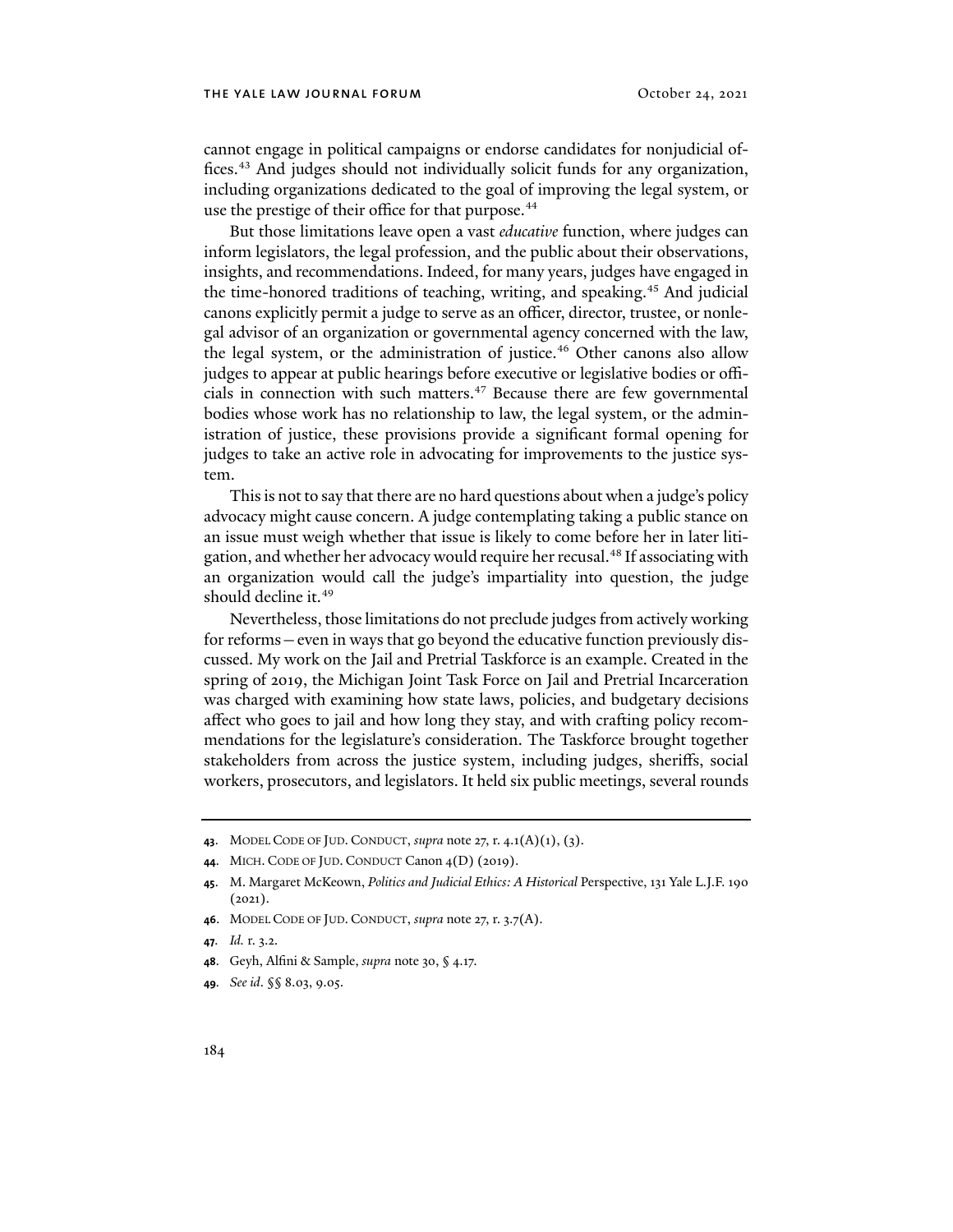of subgroup meetings, and more than a dozen roundtables—and it received tes-timony from roughly 1[50](#page-10-0) practitioners and members of the public.<sup>50</sup> Based on the quantitative and qualitative data it gathered, the Taskforce was able to identify why jail incarceration rates remained high despite historically low crime lev-els, and to recommend reforms to correct the imbalance.<sup>[51](#page-10-1)</sup>

It is not unusual for judges to serve in this capacity, and various states' ethics advisory committees have blessed those activities as falling well within "the law, the legal system, or the administration of justice."[52](#page-10-2) The ethical rules are therefore "broad enough to accommodate most activities where judicial participation is essential.["53](#page-10-3) Given judges' unique role, judicial participation in improving the legal system is necessary because it adds a perspective otherwise unlikely to be captured. Reform efforts without this perspective lack a critical voice.

## **iii. judges have an obligation to work toward improving the legal system**

That legal-ethics rules permit law-reform work should not be controversial. But I believe that law-reform work is the floor. Indeed, I believe that the ethical rules governing judges not only allow them to work to improve the legal system, but also impose an obligation to do so.

<span id="page-10-3"></span>**53**. Geyh, Alfini & Sample, *supra* not[e 30,](#page-5-10) § 8.03.

<span id="page-10-0"></span>**<sup>50</sup>***. Report and Recommendations*, *supra* not[e 11,](#page-2-0) at 6. The roundtables included discussions with judges, prosecutors, defense attorneys, crime victims, survivors, victim-services professionals, law-enforcement patrol officers, jail administrators, corrections officers, district-court probation officers, felony probation and parole staff, pretrial services and community corrections agencies, county commissioners, bail agents and underwriters, rural practitioners, currently incarcerated individuals, and faith leaders. *Id*.

<span id="page-10-1"></span>**<sup>51</sup>***. Id.* at 7-32. The Jail Reform Advisory Council, of which I am also the chair, is an advisory body formed by the Governor to facilitate, assist with, monitor, and evaluate the successful implementation of jail-reform legislation throughout the state of Michigan. The Governor formed the Council via Executive Order 2021-5 in April 2021, so data on incarceration rates a�er reforms were implemented are not yet available.

<span id="page-10-2"></span>**<sup>52</sup>**. MODEL CODE OF JUD. CONDUCT, *supra* not[e 27,](#page-5-1) r. 3.4 ("A judge shall not accept appointment to a governmental committee, board, commission, or other governmental position, unless it is one that concerns the law, the legal system, or the administration of justice."); Geyh, Alfini & Sample, *supra* note [30,](#page-5-10) § 8.03 n.67 (citing examples, including a governor's task force on the seriously mentally ill and a governor's select commission on juvenile corrections).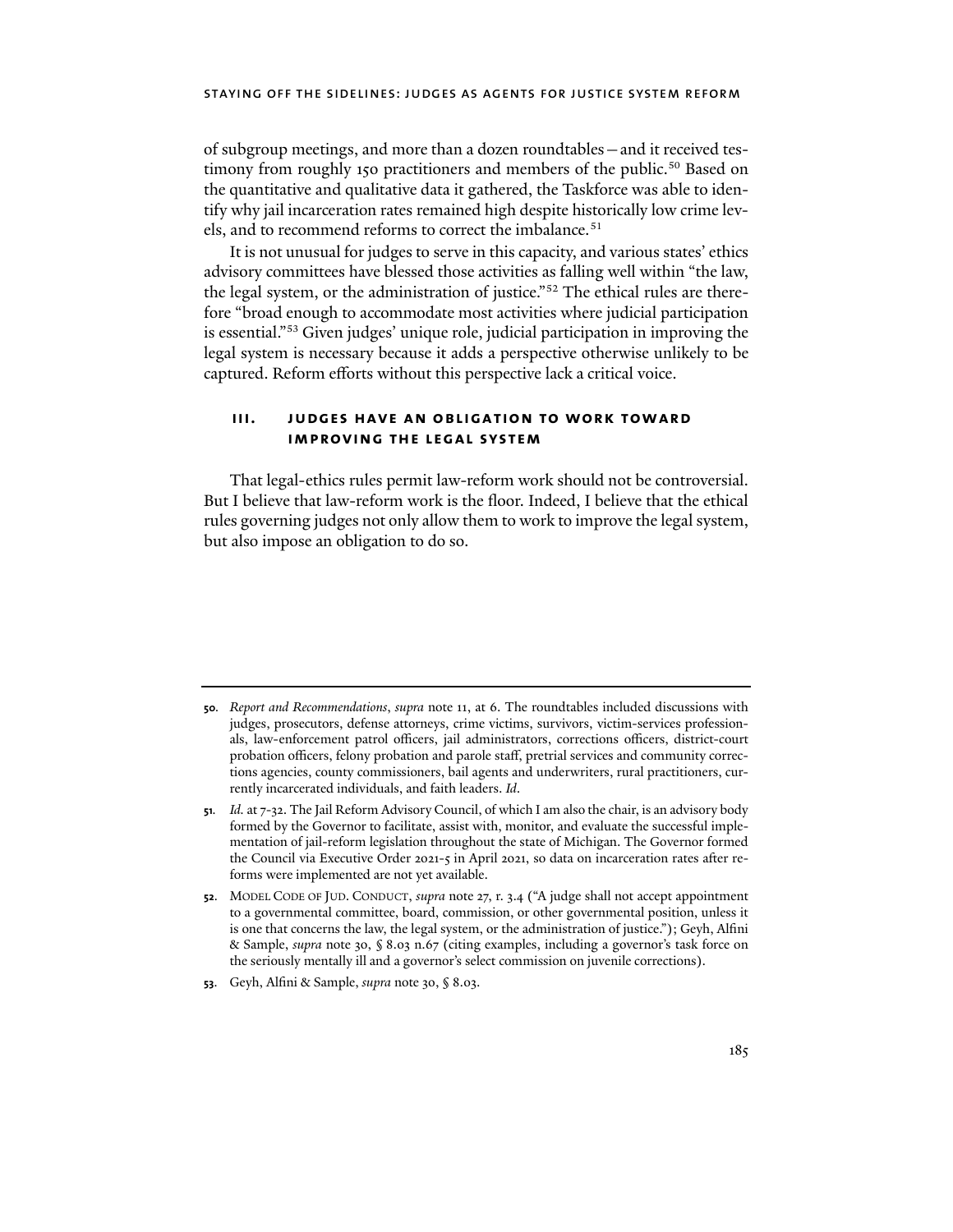The reason is partly practical. A judge's decision-making is only as good as the legal system in which it takes place, and the administration of justice is un-dermined when the system itself is unjust.<sup>[54](#page-11-0)</sup> Because that legal system determines her ability to administer justice, a judge therefore has an ethical obligation to help make it as fair, equitable, and effective as possible.

The Commentary to Canon 4 of the 1990 Model Code of Judicial Conduct supports this idea:

As a judicial officer and person specially learned in the law, a judge is in a unique position to contribute to the improvement of the law, the legal system, and the administration of justice, including revision of substantive and procedural law and improvement of criminal and juvenile justice. To the extent that time permits, a judge is encouraged to do so, either independently or through a bar association, judicial conference or other organization dedicated to the improvement of the law.<sup>[55](#page-11-1)</sup>

As the comment notes, a judge's unique experience with the administration of justice is critical to improving the law. Many judges have worked to fix flaws in the justice system that they have witnessed firsthand, and they have been well within the formal ethical rules in doing so. Examples include remedying trialcourt funding issues, making the legal system accessible to people who cannot obtain representation by an attorney and reducing inequities in the criminal process, and addressing the lack of appropriate solutions for people with behavioral health problems that end up in the courts.

Consider trial-court funding. In the 2014 case *People v. Cunningham*, [56](#page-11-2) the Michigan Supreme Court held that a statute authorizing courts in criminal cases to impose "[a]ny cost in addition to" a statutorily fixed cost did not provide courts with independent authority to impose costs that were not separately au-thorized by statute.<sup>[57](#page-11-3)</sup> The legislature responded by enacting Public Act 352 of

<span id="page-11-2"></span>**56**. 852 N.W.2d 118 (2014).

<span id="page-11-3"></span>**57***. Id*. at 123.

<span id="page-11-0"></span>**<sup>54</sup>**. All legal systems have to confront this issue. *See, e.g.*, Joe W. Pitts II, *Judges in an Unjust Society: The Case of South Africa*, 15 DENV. J. INT'L L. & POL'Y 49, 49-50 (1986) (discussing the role of judges in apartheid-era South Africa).

<span id="page-11-1"></span>**<sup>55</sup>**. MODEL CODE OF JUD. CONDUCT Canon 4B cmt. (AM. BAR ASS'N 1990); *see also* MODEL CODE OF JUD. CONDUCT, *supra* note [27,](#page-5-1) r. 3.1 cmt. [1] ("Judges are uniquely qualified to engage in extrajudicial activities that concern the law, the legal system, and the administration of justice  $\dots$ ").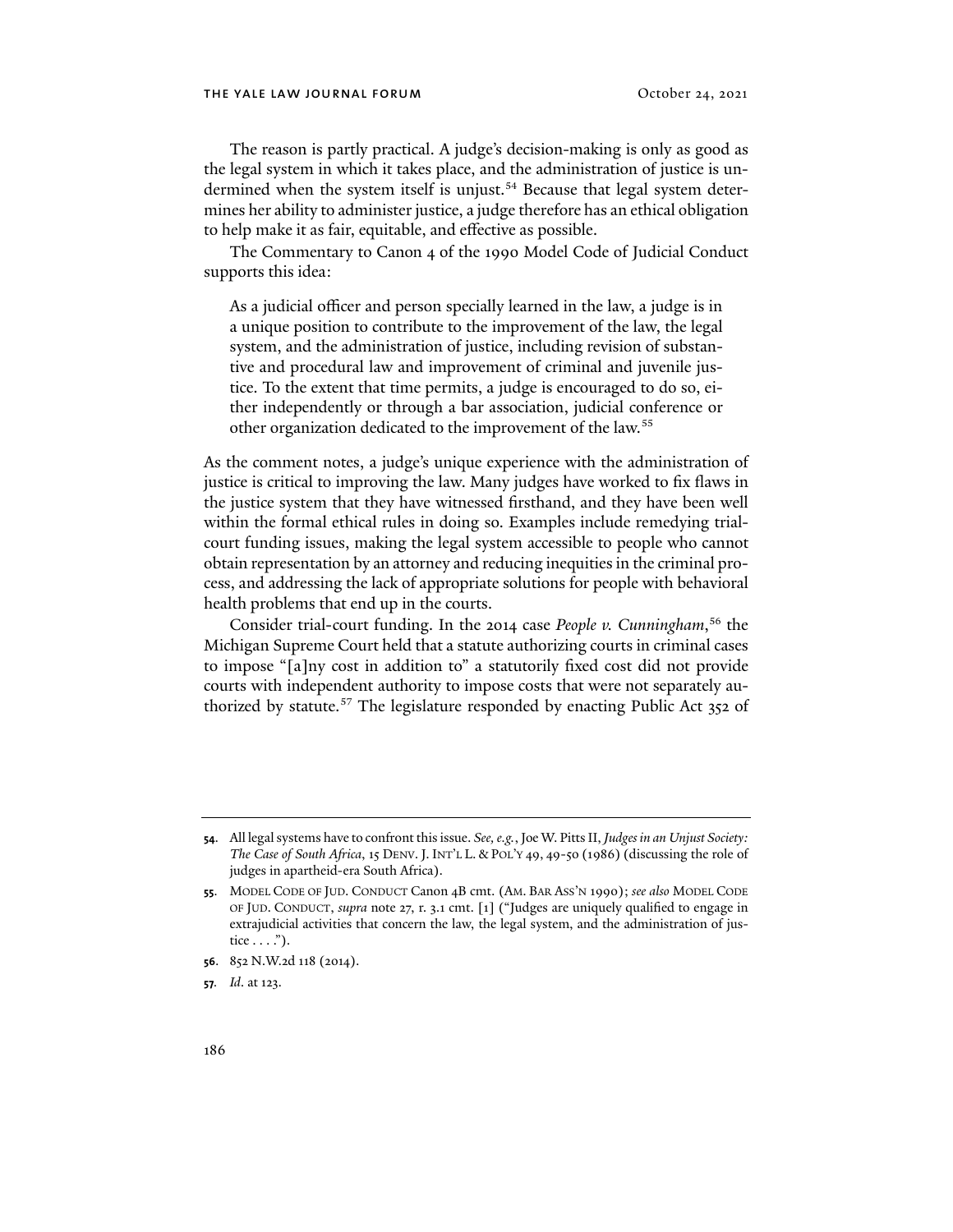2014, which authorized trial courts to assess criminal defendants "any cost rea-sonably related to the actual costs [of court operations]" for their case.<sup>[58](#page-12-0)</sup> The legislature also created the Trial Court Funding Commission through Public Act 65 of 2017 and charged it with reviewing and recommending changes to the trialcourt funding system in light of *Cunningham*. [59](#page-12-1) Led by then-District Court Judge Boyd,<sup>[60](#page-12-2)</sup> the Commission unanimously concluded in a 2019 report that the existing trial-court funding system was broken because it depended on a collection of assessments and transfers that did not achieve sustainability or equity throughout the state. The Commission determined that it was imperative to create a stable, consistent funding source for Michigan trial courts that did not re-quire trial-court judges to play a role in raising money for their operation.<sup>[61](#page-12-3)</sup>

Many judges have also taken a leadership role on access-to-justice issues in their courts. In 2008, former Chief Judge Katzmann of the Second Circuit Court of Appeals formed and led the Study Group on Immigrant Representation to examine the lack of adequate immigrant representation and propose solutions.<sup>[62](#page-12-4)</sup> In 2014, Ohio Supreme Court Chief Justice O'Connor created the Task Force on Access to Justice, with the goal of identifying and eliminating the gaps in and obstacles to accessing the civil-justice system.<sup>[63](#page-12-5)</sup> The Task Force's 2015 Report and Recommendations identified financial, structural, and cultural barriers to access-ing the civil justice system and made numerous recommendations for reform.<sup>[64](#page-12-6)</sup> Finally, in 2020, former North Carolina Chief Justice Beasley created the Chief

- <span id="page-12-1"></span>**59**. 2017 Mich. Pub. Acts 65.
- <span id="page-12-2"></span>**60**. Now State Court Administrator. *State Court Administrative Office*, MICH. CTS. (2021), https:// courts.michigan.gov/self-help/directories/pages/scao-offices-and-programs.aspx [https:// perma.cc/Q9GT-HLAC]. As a then-district court judge, Judge Boyd was particularly qualified to lead the Commission because he saw first-hand the pressure the courts felt from state and local governments to increase revenue.
- <span id="page-12-3"></span>**61***. Trial Court Funding Commission Final Report*, STATE MICH. TRIAL CT. FUNDING COMM'N 21-24 (Sept. 6, 2019), https://www.michigan.gov/documents/treasury/TCFC\_Final\_Report\_9-6 -2019\_665923\_7.pdf [https://perma.cc/V44S-6E9A].
- <span id="page-12-4"></span>**62**. Robert A. Katzmann, *Study Group on Immigrant Representation: The First Decade*, 87 FORDHAM L. REV. 485, 489-91 (2018).
- <span id="page-12-5"></span>**63***. Report and Recommendations of the Supreme Court of Ohio*, TASK FORCE ON ACCESS TO JUST. 1 (Mar. 2015), http://www.supremecourt.ohio.gov/Publications/accessJustice/finalReport.pdf [https://perma.cc/2CP7-P5SQ].
- <span id="page-12-6"></span>**64***. Id.* at 4-7, 14-35.

<span id="page-12-0"></span>**<sup>58</sup>**. 2014 Mich. Pub. Acts 352. The law contained a sunset provision thirty-six months a�er enactment; that provision was subsequently extended to 2020, and then again to 2022. 2017 Mich. Pub. Acts 64; 2020 Mich. Pub. Acts 151.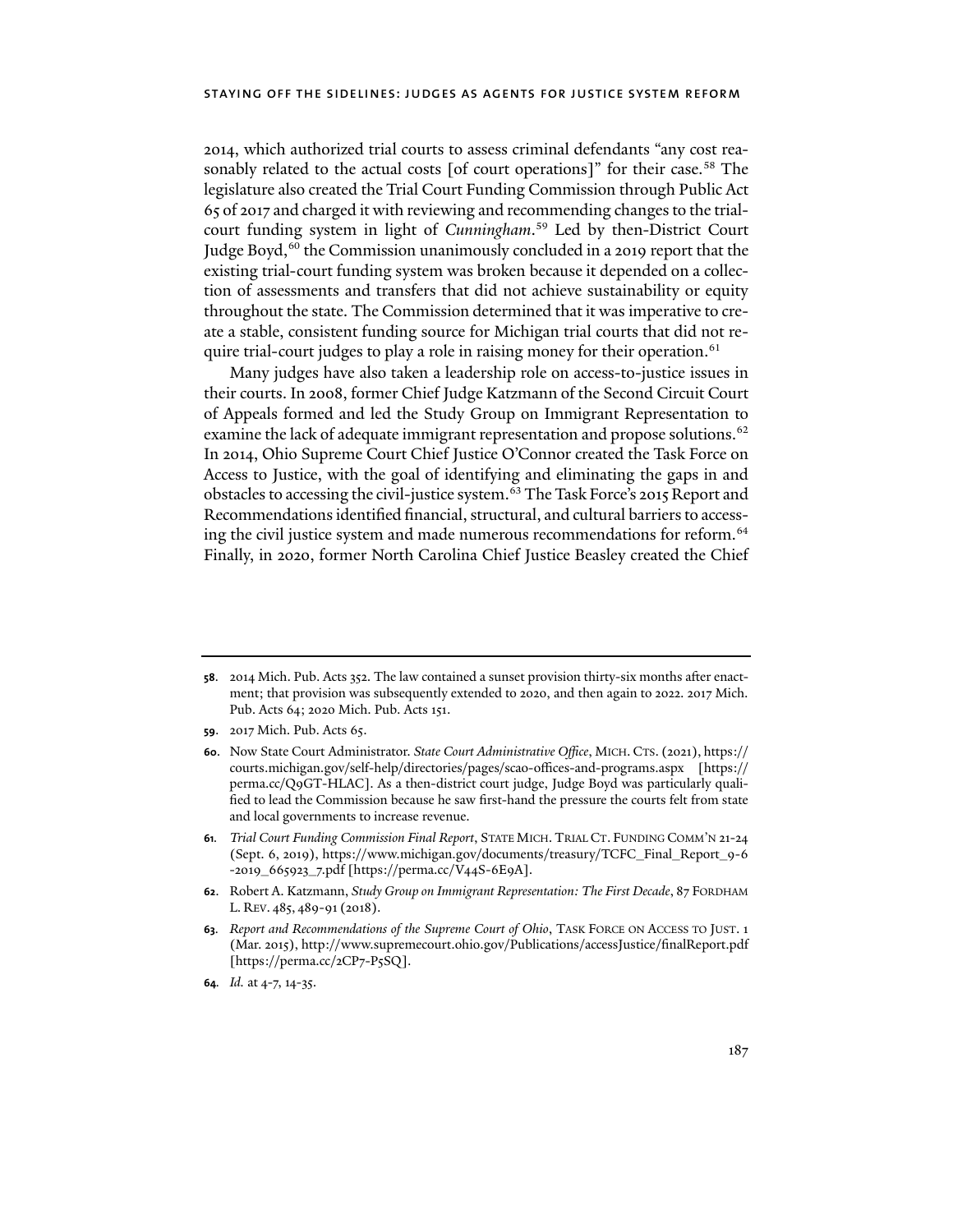Justice's Commission on Fairness and Equity.<sup>[65](#page-13-0)</sup> Among its other goals, the Commission aimed to root out discriminatory treatment and outcomes in state courts.<sup>[66](#page-13-1)</sup>

And remember problem-solving courts? Judges have pioneered reforms there as well. Consider drug courts, one subset of problem-solving courts. In 1989, a circuit-court judge in Miami was determined to address the problems caused by widespread drug use and so created a first-of-its-kind specialty drugtreatment court that became a model nationwide.<sup>67</sup> My state currently has eighty-four drug-treatment courts operating in forty counties, including three tribal healing-to-wellness courts.<sup>[68](#page-13-3)</sup> Other problem-solving courts include veter-ans-treatment courts and mental-health courts.<sup>[69](#page-13-4)</sup>

Whether the ethical canons allow these activities is an easy question to an-swer: this work is not only permitted, but ethically required.<sup>[70](#page-13-5)</sup> Our justice system bestows upon us the awesome responsibility of sitting in judgment over matters that affect every dimension of people's lives. Our capacity to do justice in that role is determined by the quality of the system in which we operate. We do not have the luxury of sitting back, passively observing, recognizing problems, and doing nothing. That approach does not make us impartial; it makes us complicit.

The formal constraints on judicial involvement in reform efforts are limited. They certainly do not support the argument that getting involved would undermine public confidence in the judicial system. Nothing undermines public confidence more than the perception that the judicial system is broken, rigged, or overseen by judges who are indifferent to the experiences of human beings. Judicial participation in reform efforts does not undermine public confidence; it provides evidence that such confidence has been earned.

- <span id="page-13-1"></span>**66***. Id.*
- <span id="page-13-2"></span>**67***. See* Brent L. Probinsky, *Herbert Klein, Founder of Miami Drug Court, Dies*, MIA. TIMES (Sept. 5, 2018), https://www.miamitimesonline.com/lifestyles/herbert-klein-founder-of-miamidrug-court-dies/article\_6a61b8d2-b14e-11e8-9b71-b3ecd2d4961c.html [https://perma.cc /C2WN-B9PK].
- <span id="page-13-3"></span>**68***. Drug Court*, MICH. CTS., https://courts.michigan.gov/administration/admin/op/problemsolving-courts/drug/pages/default.aspx [https://perma.cc/52KZ-VYTL].
- <span id="page-13-4"></span>**69***. Problem-Solving Courts Guide*, *supra* note 36; *Problem-Solving Courts*, MICH. CTS., https:// courts.michigan.gov/administration/admin/op/problem-solving-courts/pages/default.aspx [https://perma.cc/KE2W-LGB5].
- <span id="page-13-5"></span>**70**. See Roth, *supra* note 24 (arguing that "federal district court judges must continue to provide feedback and accountability to the other branches of government, to other judges, and to the public, and play a part in shaping the present and future of the criminal justice system").

<span id="page-13-0"></span>**<sup>65</sup>***. Chief Justice Beasley Announces New Commission on Fairness and Equity*, N.C. JUD. BRANCH (Dec. 30, 2020), https://www.nccourts.gov/news/tag/press-release/chief-justice-beasleyannounces-new-commission-on-fairness-and-equity [https://perma.cc/24NC-A63T].